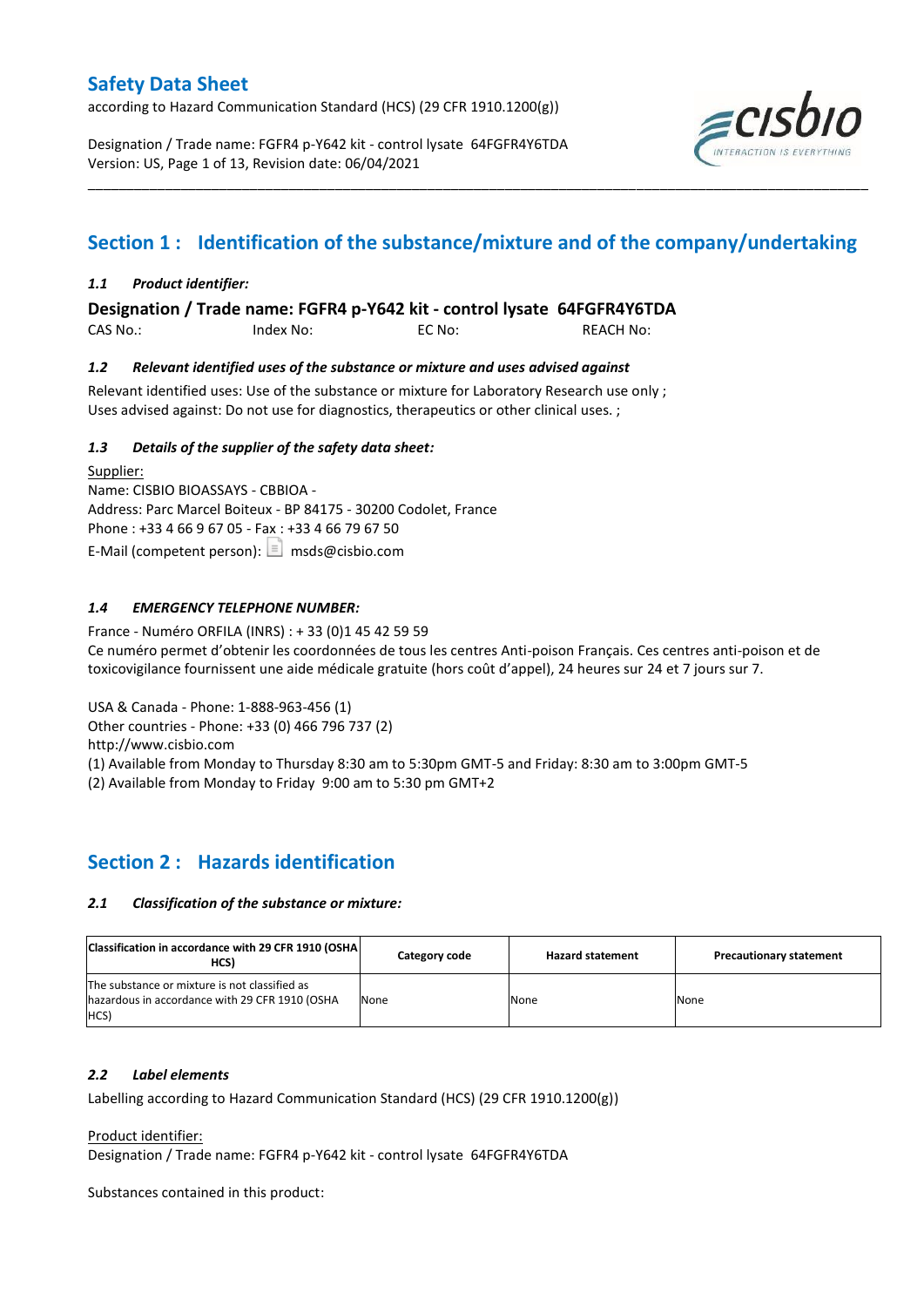according to Hazard Communication Standard (HCS) (29 CFR 1910.1200(g))

Designation / Trade name: FGFR4 p-Y642 kit - control lysate 64FGFR4Y6TDA Version: US, Page 2 of 13, Revision date: 06/04/2021



Hazard pictograms

Signal word:

Hazard and precautionary statements:

#### *2.3 Other hazards*

The mixture contains substances classified as 'Substances of Very High Concern' (SVHC) published by the European CHemicals Agency (ECHA) under article 57 of REACH at levels of 0.1% or higher. This substance or mixture contains no components considered to be either persistent, bioaccumulative and toxic (PBT), or very persistent and very bioaccumulative (vPvB) at levels of 0.1% or higher ;

\_\_\_\_\_\_\_\_\_\_\_\_\_\_\_\_\_\_\_\_\_\_\_\_\_\_\_\_\_\_\_\_\_\_\_\_\_\_\_\_\_\_\_\_\_\_\_\_\_\_\_\_\_\_\_\_\_\_\_\_\_\_\_\_\_\_\_\_\_\_\_\_\_\_\_\_\_\_\_\_\_\_\_\_\_\_\_\_\_\_\_\_\_\_\_\_\_\_\_\_\_

Adverse human health effects: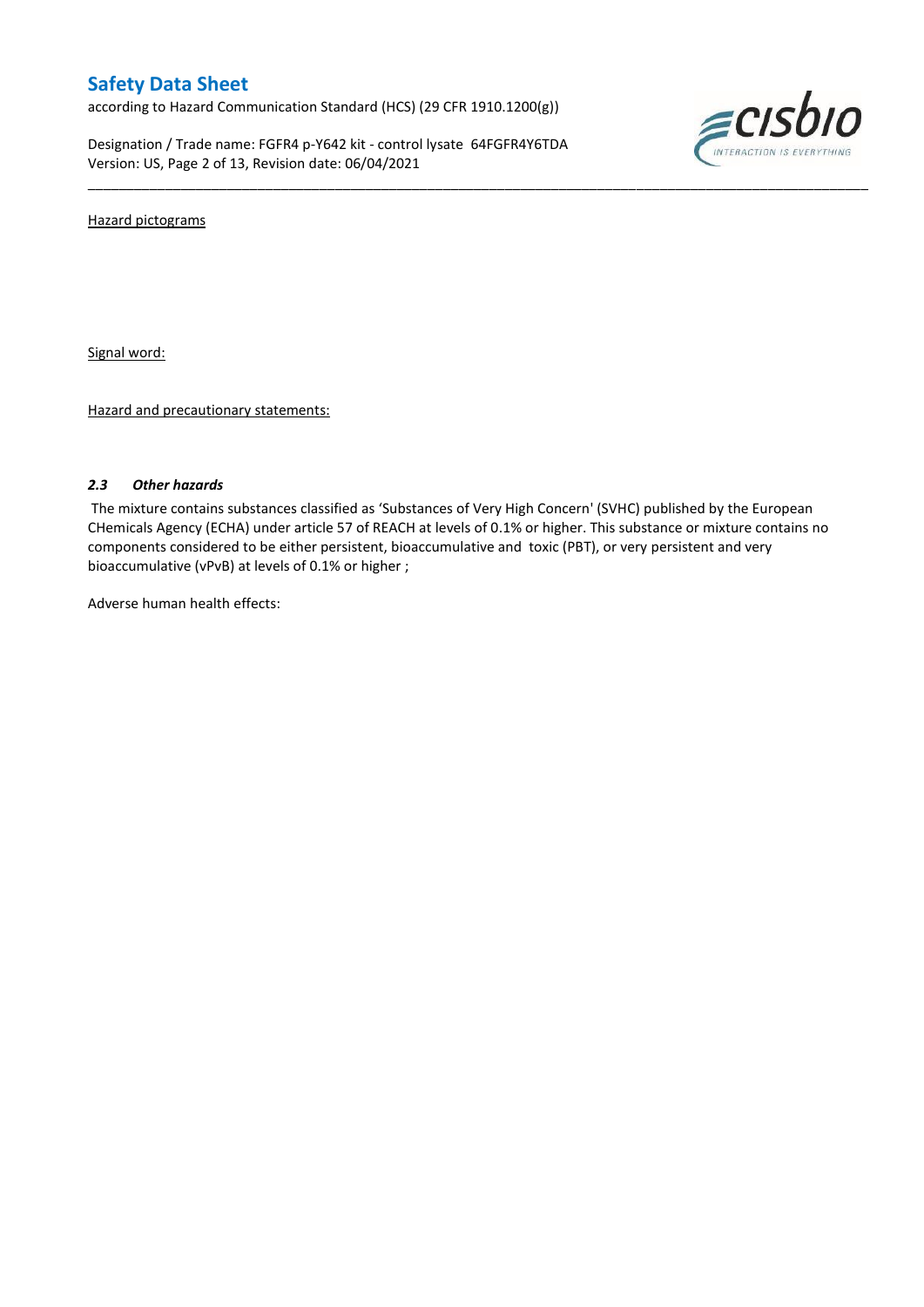according to Hazard Communication Standard (HCS) (29 CFR 1910.1200(g))

Designation / Trade name: FGFR4 p-Y642 kit - control lysate 64FGFR4Y6TDA Version: US, Page 3 of 13, Revision date: 06/04/2021



## **Section 3 : Composition/information on ingredients**

### *3.2 Mixtures*

Hazardous ingredients:

| Substance name                                                                                 | CAS <sub>n</sub> ° | Index n° | EC n°     | Classification in accordance with 29 CFR <br><b>1910 (OSHA HCS)</b>                                                                                                                                                                  | Concentration<br>(%) | <b>SCL</b> | M-factor |
|------------------------------------------------------------------------------------------------|--------------------|----------|-----------|--------------------------------------------------------------------------------------------------------------------------------------------------------------------------------------------------------------------------------------|----------------------|------------|----------|
| $4-(2-$<br>hydroxyethyl)piperazin-1-7365-45-9<br>vlethanesulphonic acid                        |                    |          | 230-907-9 |                                                                                                                                                                                                                                      | < 10%                |            |          |
| Poly(oxy-1,2-ethanediyl),<br>$\alpha$ -[4-(1,1,3,3-<br>tetramethylbutyl)phenyl]-<br>ω-hydroxy- | 9002-93-1          |          |           | Acute toxicity - Acute Tox. 4 - H302 - Oral<br>Hazardous to the aquatic environment -<br>Aquatic Chronic 2 - H411<br>Serious eye damage/eye irritation - Eye<br>Dam. 1 - H318<br>Skin corrosion/irritation - Skin Irrit. 2 -<br>H315 | $< 1\%$              |            |          |

\_\_\_\_\_\_\_\_\_\_\_\_\_\_\_\_\_\_\_\_\_\_\_\_\_\_\_\_\_\_\_\_\_\_\_\_\_\_\_\_\_\_\_\_\_\_\_\_\_\_\_\_\_\_\_\_\_\_\_\_\_\_\_\_\_\_\_\_\_\_\_\_\_\_\_\_\_\_\_\_\_\_\_\_\_\_\_\_\_\_\_\_\_\_\_\_\_\_\_\_\_

Additional information:

Full text of H- and EUH-phrases: see SECTION 16.

## **Section 4 : First aid measures**

#### *4.1 Description of first aid measures*

**General information**: Do not leave affected person unattended. ; **Following inhalation**: In case of respiratory tract irritation, consult a physician. ; **Following skin contact**:After contact with skin, wash immediately with water ; **Following eye contact**: After contact with the eyes, rinse with water with the eyelids open for a sufficient length of time, then consult an ophthalmologist immediately. ; **Following ingestion**: Do NOT induce vomiting. ; **Self-protection of the first aider**:

#### *4.2 Most important symptoms and effects, both acute and delayed*

Symptoms: No known symptoms to date. ; Effects:

### *4.3 Indication of any immediate medical attention and special treatment needed*

Notes for the doctor:

## **Section 5 : Firefighting measures**

### *5.1 Extinguishing media:*

Suitable extinguishing media: This product is not flammable. Use extinguishing agent suitable for type of surrounding fire ;

#### *5.2 Special hazards arising from the substance or mixture*

Hazardous combustion products: /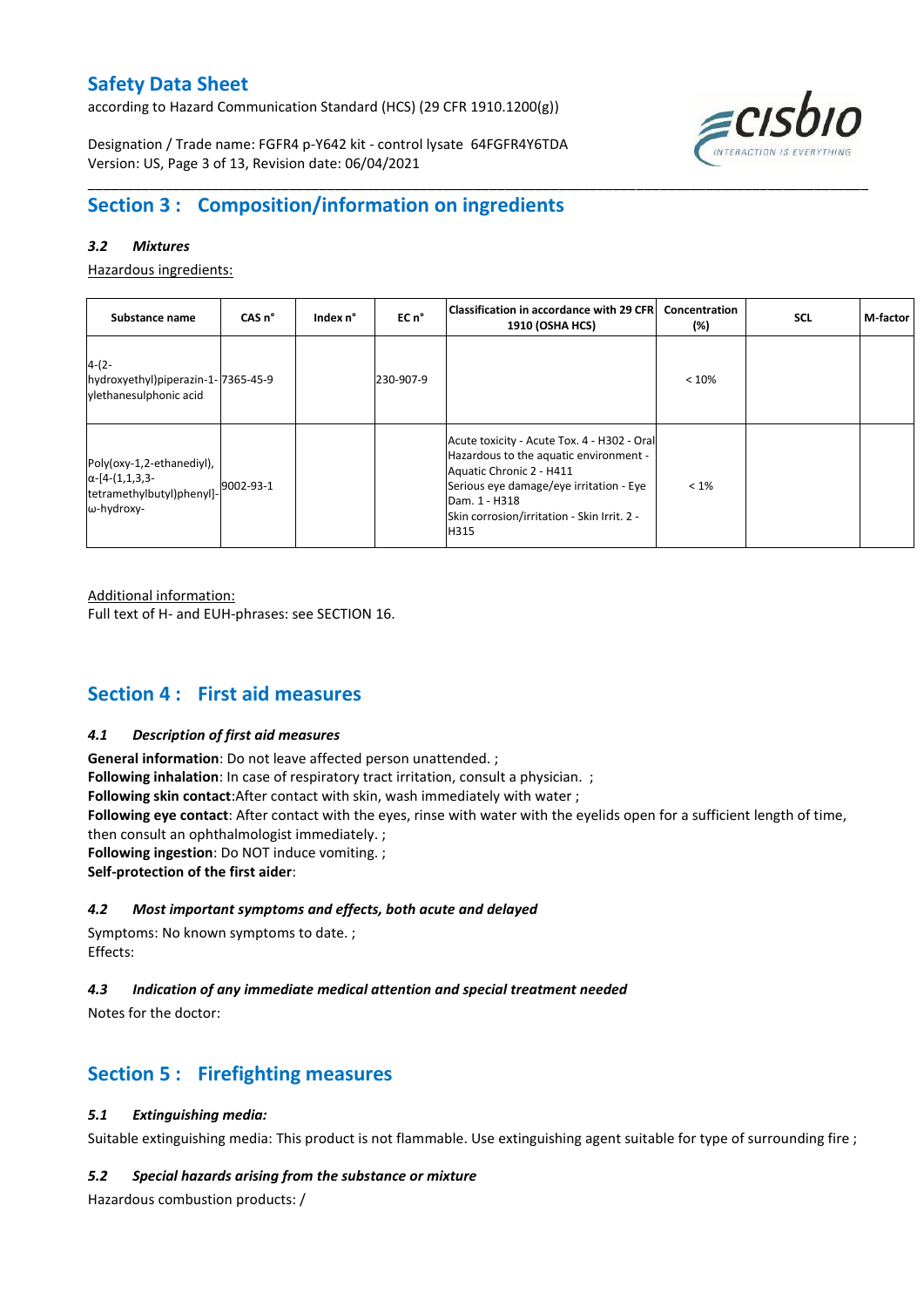according to Hazard Communication Standard (HCS) (29 CFR 1910.1200(g))

Designation / Trade name: FGFR4 p-Y642 kit - control lysate 64FGFR4Y6TDA Version: US, Page 4 of 13, Revision date: 06/04/2021

\_\_\_\_\_\_\_\_\_\_\_\_\_\_\_\_\_\_\_\_\_\_\_\_\_\_\_\_\_\_\_\_\_\_\_\_\_\_\_\_\_\_\_\_\_\_\_\_\_\_\_\_\_\_\_\_\_\_\_\_\_\_\_\_\_\_\_\_\_\_\_\_\_\_\_\_\_\_\_\_\_\_\_\_\_\_\_\_\_\_\_\_\_\_\_\_\_\_\_\_\_



### *5.3 Advice for fire-fighters*

Wear Protective clothing. ; Additional information:

## **Section 6 : Accidental release measures**

### *6.1 Personal precautions, protective equipment and emergency procedures*

Emergency procedures: Provide adequate ventilation. ;

#### *6.2 Environmental precautions*

Do not allow to enter into surface water or drains. ;

### *6.3 Methods and material for containment and cleaning up*

For cleaning up: Suitable material for taking up: Absorbing material, organic ; Other information:

### *6.4 Reference to other sections*

Additional information:

## **Section 7 : Handling and storage**

### *7.1 Precautions for safe handling*

Protective measures: Advice on safe handling: Avoid contact with skin, eyes and clothes. ; Fire preventions:

Do not eat, drink or smoke in areas where reagents are handled. ; Advice on general occupational hygiene : Handle in accordance with good industrial hygiene and safety practice ;

#### *7.2 Conditions for safe storage, including any incompatibilities*

Requirements for storage rooms and vessels: Keep container tightly closed. ; Hints on storage assembly: Materials to avoid: Further information on storage conditions:

### *7.3 Specific end uses:*

Recommendations on specific end uses: Observe technical data sheet. ;

## **Section 8 : Exposure controls/personal protection**

#### *8.1 Control parameters*

Preliminary remark: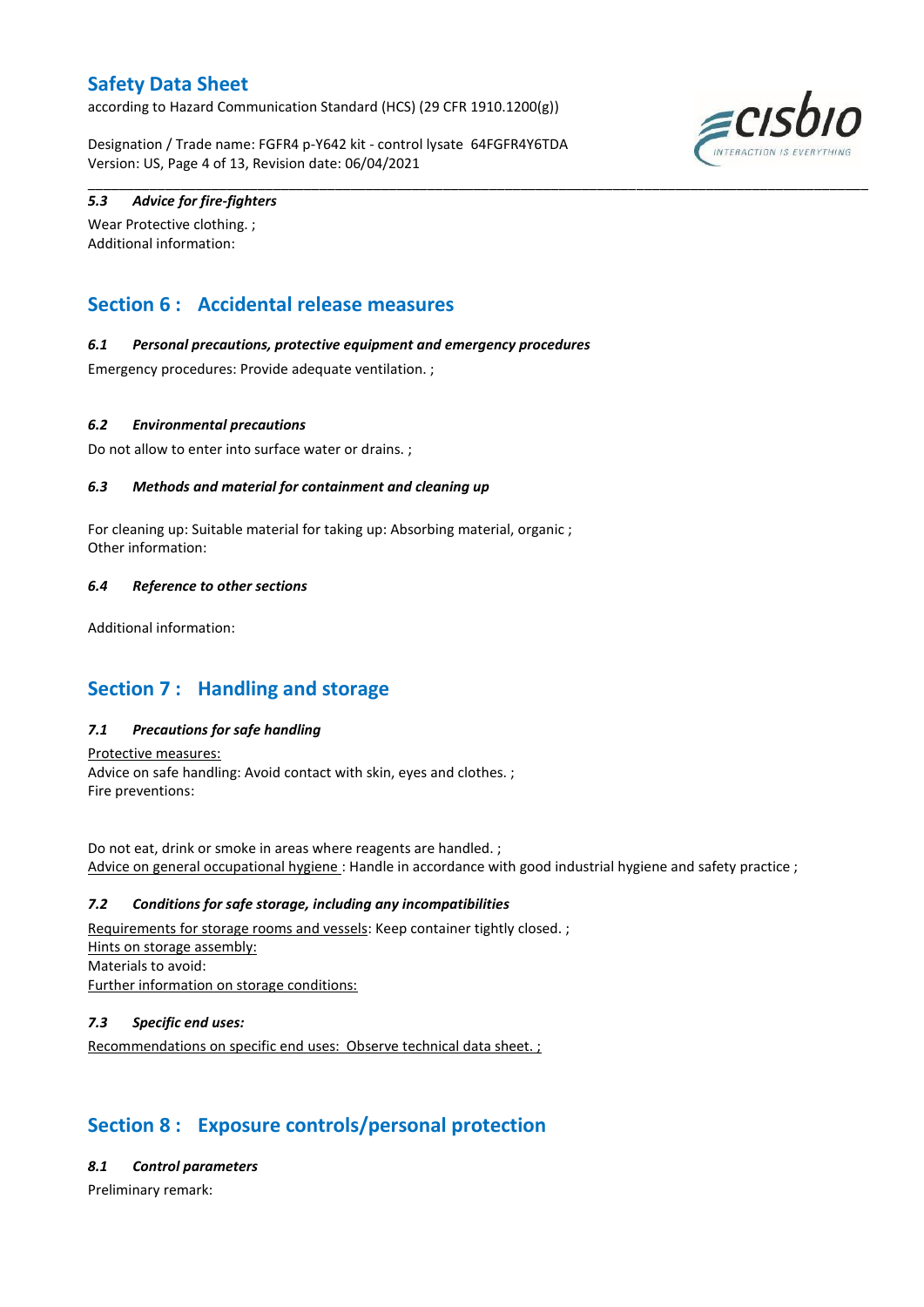according to Hazard Communication Standard (HCS) (29 CFR 1910.1200(g))

Designation / Trade name: FGFR4 p-Y642 kit - control lysate 64FGFR4Y6TDA Version: US, Page 5 of 13, Revision date: 06/04/2021



### 8.1.1 Occupational exposure limits:

OSHA (USA)

| Source :                             |        |           |                                                                            | Occupational Safety and Health Administration (OSHA) Permissible Exposure Limits (PELS) from 29 CFR 1910.1000 |                                                                      |                                                                        |
|--------------------------------------|--------|-----------|----------------------------------------------------------------------------|---------------------------------------------------------------------------------------------------------------|----------------------------------------------------------------------|------------------------------------------------------------------------|
| Substance                            | EC No. | CAS-No    | <b>OSHA Permissible</b><br><b>Exposure Limit (PEL)</b><br>8-hour TWA (ppm) | <b>OSHA Permissible</b><br><b>Exposure Limit (PEL) 8-</b><br>hour TWA (mg/m3)                                 | <b>OSHA Permissible</b><br><b>Exposure Limit (PEL)</b><br>STEL (ppm) | <b>OSHA Permissible</b><br><b>Exposure Limit (PEL)</b><br>STEL (mg/m3) |
| $(7365-45-9) / 230-907$ $ 230-907-9$ |        | 7365-45-9 |                                                                            |                                                                                                               |                                                                      |                                                                        |

\_\_\_\_\_\_\_\_\_\_\_\_\_\_\_\_\_\_\_\_\_\_\_\_\_\_\_\_\_\_\_\_\_\_\_\_\_\_\_\_\_\_\_\_\_\_\_\_\_\_\_\_\_\_\_\_\_\_\_\_\_\_\_\_\_\_\_\_\_\_\_\_\_\_\_\_\_\_\_\_\_\_\_\_\_\_\_\_\_\_\_\_\_\_\_\_\_\_\_\_\_

| Source :                       | TRGS 903, November 2015, BAuA |               |             |           |
|--------------------------------|-------------------------------|---------------|-------------|-----------|
| Substance                      | EC No.                        | <b>CAS-No</b> | BGW (mg/m3) | BGW (ppm) |
| ./365-45-9 / 230-907-230-907-9 |                               | 7365-45-9     |             |           |

#### 8.1.2 DNEL/PNEC-values:

• DNEL worker

| Source:                  |                     | <b>IGESTIS – substance database</b> |                                                 |                                                          |                                                             |                                                  |                                                       |                                                          |                                                             |
|--------------------------|---------------------|-------------------------------------|-------------------------------------------------|----------------------------------------------------------|-------------------------------------------------------------|--------------------------------------------------|-------------------------------------------------------|----------------------------------------------------------|-------------------------------------------------------------|
| Substance                | EC-No.              | <b>CAS-No</b>                       | Acute – dermal,<br>local effects<br>(mg/kg/day) | Long-term $-$<br>dermal, local<br>effects<br>(mg/kg/day) | Long-term $-$<br>dermal,<br>systemic effects<br>(mg/kg/day) | Acute –<br>linhalation. local<br>effects (mg/m3) | Acute -<br>inhalation.<br>systemic effects<br>(mg/m3) | Long-term $-$<br>linhalation. local<br>effects (mg/m3) ` | $Long-term -$<br>inhalation.<br>systemic effects<br>(mg/m3) |
| 7365-45-9 /<br>230-907-9 | 230-907-9 7365-45-9 |                                     |                                                 |                                                          |                                                             |                                                  | 23.5-23.5                                             |                                                          |                                                             |

#### DNEL consumer

| Source:                  |        | <b>IGESTIS – substance database</b> |                                                 |                                                          |                                                             |                                                        |                                                       |                                                        |                                                             |
|--------------------------|--------|-------------------------------------|-------------------------------------------------|----------------------------------------------------------|-------------------------------------------------------------|--------------------------------------------------------|-------------------------------------------------------|--------------------------------------------------------|-------------------------------------------------------------|
| Substance                | EC No. | CAS-No                              | Acute - dermal,<br>local effects<br>(mg/kg/day) | Long-term $-$<br>dermal, local<br>effects<br>(mg/kg/day) | $Long-term -$<br>dermal.<br>systemic effects<br>(mg/kg/day) | Acute –<br>linhalation. local<br>$effects$ (mg/m3) $ $ | Acute -<br>inhalation.<br>systemic effects<br>(mg/m3) | $Long-term -$<br>linhalation. local<br>effects (mg/m3) | Long-term $-$<br>inhalation.<br>systemic effects<br>(mg/m3) |
| 7365-45-9 /<br>230-907-9 |        | 230-907-9 7365-45-9                 |                                                 |                                                          |                                                             |                                                        |                                                       |                                                        |                                                             |

#### • PNEC

| Source:                                 | <b>INERIS</b> |               |                                                                                                                                                                                                                                                                                                                                                                                                                                                                                               |  |                                      |  |  |            |                      |  |              |  |  |  |  |  |
|-----------------------------------------|---------------|---------------|-----------------------------------------------------------------------------------------------------------------------------------------------------------------------------------------------------------------------------------------------------------------------------------------------------------------------------------------------------------------------------------------------------------------------------------------------------------------------------------------------|--|--------------------------------------|--|--|------------|----------------------|--|--------------|--|--|--|--|--|
|                                         |               |               | PNEC AQUATIC                                                                                                                                                                                                                                                                                                                                                                                                                                                                                  |  |                                      |  |  |            | <b>PNEC Sediment</b> |  |              |  |  |  |  |  |
| <b>Substance</b><br>EC-No.              |               |               | freshwater                                                                                                                                                                                                                                                                                                                                                                                                                                                                                    |  | intermittent release<br>marine water |  |  | freshwater |                      |  | marine water |  |  |  |  |  |
|                                         |               | <b>CAS No</b> | $\lceil (mg/L) \rceil \cdot (mg/kg) \cdot (ppm) \cdot (mg/L) \cdot (mg/kg) \cdot (ppm) \cdot (mg/L) \cdot (mg/kg) \cdot (ppm) \cdot (mg/L) \cdot (mg/L) \cdot (mg/L) \cdot (mg/L) \cdot (mg/L) \cdot (mg/L) \cdot (mg/L) \cdot (mg/L) \cdot (mg/L) \cdot (mg/L) \cdot (mg/L) \cdot (mg/L) \cdot (mg/L) \cdot (mg/L) \cdot (mg/L) \cdot (mg/L) \cdot (gm/L) \cdot (gm/L) \cdot (gm/L) \cdot (mg/L) \cdot (mg/L) \cdot (gm/L) \cdot (gm/L) \cdot (gm/L) \cdot (gm/L) \cdot (gm/L) \cdot (gm/L)$ |  |                                      |  |  |            |                      |  |              |  |  |  |  |  |
| 7365-45-9<br>/ 230-907- 230-907-9<br>19 |               | 7365-45-9     |                                                                                                                                                                                                                                                                                                                                                                                                                                                                                               |  |                                      |  |  |            |                      |  |              |  |  |  |  |  |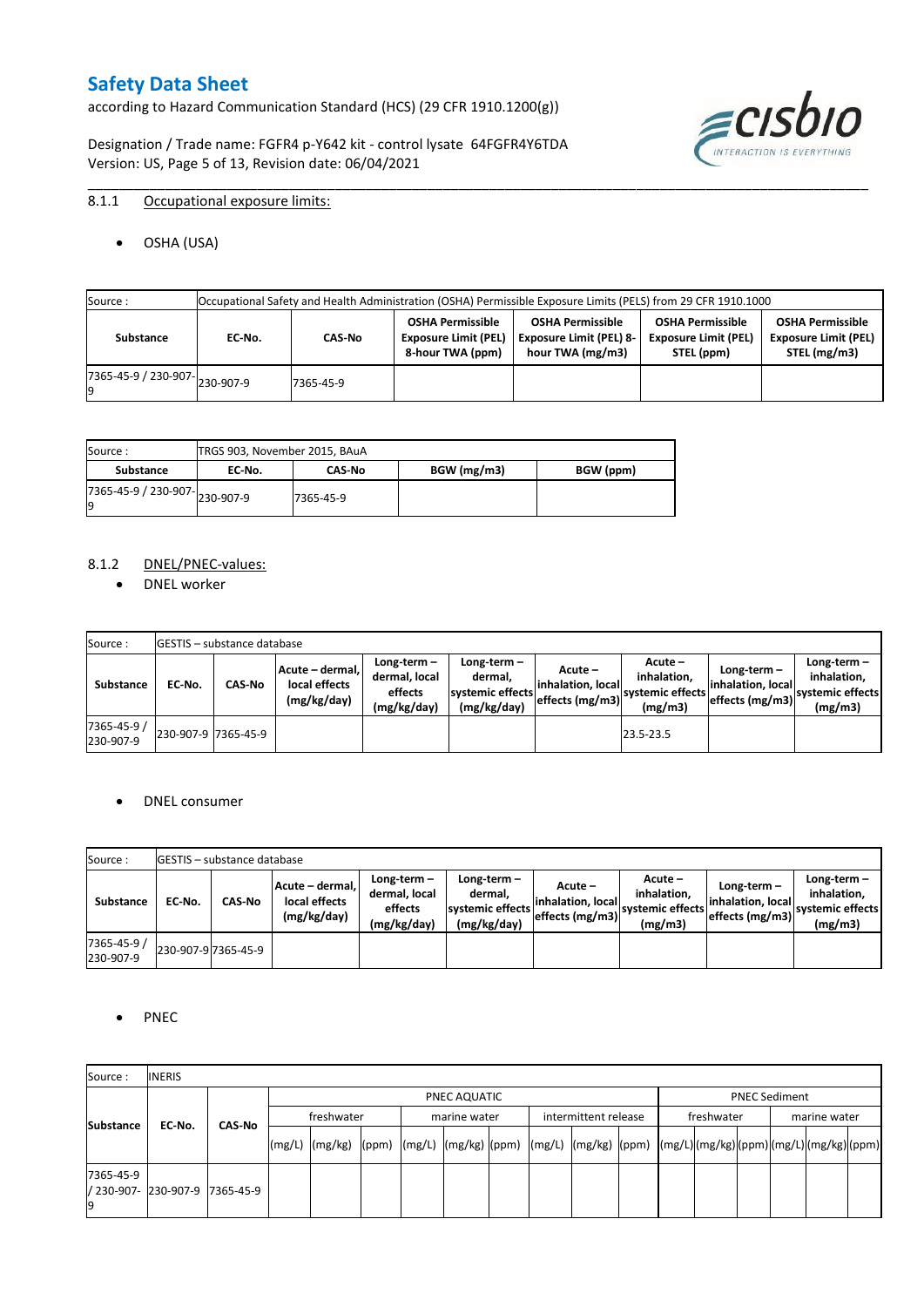according to Hazard Communication Standard (HCS) (29 CFR 1910.1200(g))

ECISDIC

Designation / Trade name: FGFR4 p-Y642 kit - control lysate 64FGFR4Y6TDA Version: US, Page 6 of 13, Revision date: 06/04/2021

| Source:                  | <b>INERIS</b> |               |           |         |       |                                |         |       |          |         |       |                             |         |       |
|--------------------------|---------------|---------------|-----------|---------|-------|--------------------------------|---------|-------|----------|---------|-------|-----------------------------|---------|-------|
|                          |               | <b>CAS-No</b> |           | Others  |       |                                |         |       |          |         |       |                             |         |       |
| <b>Substance</b>         | EC No.        |               | PNEC soil |         |       | PNEC sewage treatment<br>plant |         |       | PNEC air |         |       | PNEC secondary<br>poisoning |         |       |
|                          |               |               | (mg/L)    | (mg/kg) | (ppm) | (mg/L)                         | (mg/kg) | (ppm) | (mg/L)   | (mg/kg) | (ppm) | (mg/L)                      | (mg/kg) | (ppm) |
| 7365-45-9 /<br>230-907-9 | 230-907-9     | 7365-45-9     |           |         |       |                                |         |       |          |         |       |                             |         |       |

\_\_\_\_\_\_\_\_\_\_\_\_\_\_\_\_\_\_\_\_\_\_\_\_\_\_\_\_\_\_\_\_\_\_\_\_\_\_\_\_\_\_\_\_\_\_\_\_\_\_\_\_\_\_\_\_\_\_\_\_\_\_\_\_\_\_\_\_\_\_\_\_\_\_\_\_\_\_\_\_\_\_\_\_\_\_\_\_\_\_\_\_\_\_\_\_\_\_\_\_\_

### *8.2 Exposure controls*

8.2.1 Appropriate engineering controls:

Technical measures and appropriate working operations should be given priority over the use of personal protective equipment. See section 7

8.2.2 Personal protective equipment:

Eye / Face protection: Safety glasses with side-shields ;

Skin protection:Gloves ;

Respiratory protection:Ensure adequate ventilation ;

Thermal hazards:

8.2.3 Environmental exposure controls:

Consumer exposure control

Measures related to consumer uses of the substance (as such or in mixtures):

Measures related to the service life of the substance in articles:

## **Section 9 : Physical and chemical properties**

#### *9.1 Information on basic physical and chemical properties*

Appearance

| <i><u><b>Tippeurunce</b></u></i> |           |
|----------------------------------|-----------|
| Physical state                   | Liquid    |
| Colour                           | Colorless |
| Odour                            |           |
| Odour threshold (ppm)            |           |

|                                                    |                                       | Value | Concentration<br>(mol/L) | Method | Temperature (°C) | Pressure (kPa) | Remark |
|----------------------------------------------------|---------------------------------------|-------|--------------------------|--------|------------------|----------------|--------|
| pH                                                 |                                       |       |                          |        |                  |                |        |
| Melting point (°C)                                 |                                       |       |                          |        |                  |                |        |
| Freezing point (°C)                                |                                       |       |                          |        |                  |                |        |
| Initial boiling point/boiling range (°C)           |                                       |       |                          |        |                  |                |        |
| Flash point (°C)                                   |                                       |       |                          |        |                  |                |        |
| Evaporation rate (kg/m <sup>2</sup> /h)            |                                       |       |                          |        |                  |                |        |
| Flammability (type : ) (%)                         |                                       |       |                          |        |                  |                |        |
| Upper/lower<br>flammability or explosive<br>limits | Upper explosive limit<br>(%)          |       |                          |        |                  |                |        |
|                                                    | Lower explosive limit (%)             |       |                          |        |                  |                |        |
| Vapour pressure (kPa)                              |                                       |       |                          |        |                  |                |        |
| Vapour density (g/cm <sup>3</sup> )                |                                       |       |                          |        |                  |                |        |
|                                                    | Density (g/cm <sup>3</sup> )          |       |                          |        |                  |                |        |
| Densities                                          | Relative density (g/cm <sup>3</sup> ) |       |                          |        |                  |                |        |
|                                                    | Bulk density (g/cm <sup>3</sup> )     |       |                          |        |                  |                |        |
|                                                    | Critical density (g/cm <sup>3</sup> ) |       |                          |        |                  |                |        |
| Solubility (Type: ) (g/L)                          |                                       |       |                          |        |                  |                |        |
| n-octanol/water at pH :                            | Partition coefficient (log Pow)       |       |                          |        |                  |                |        |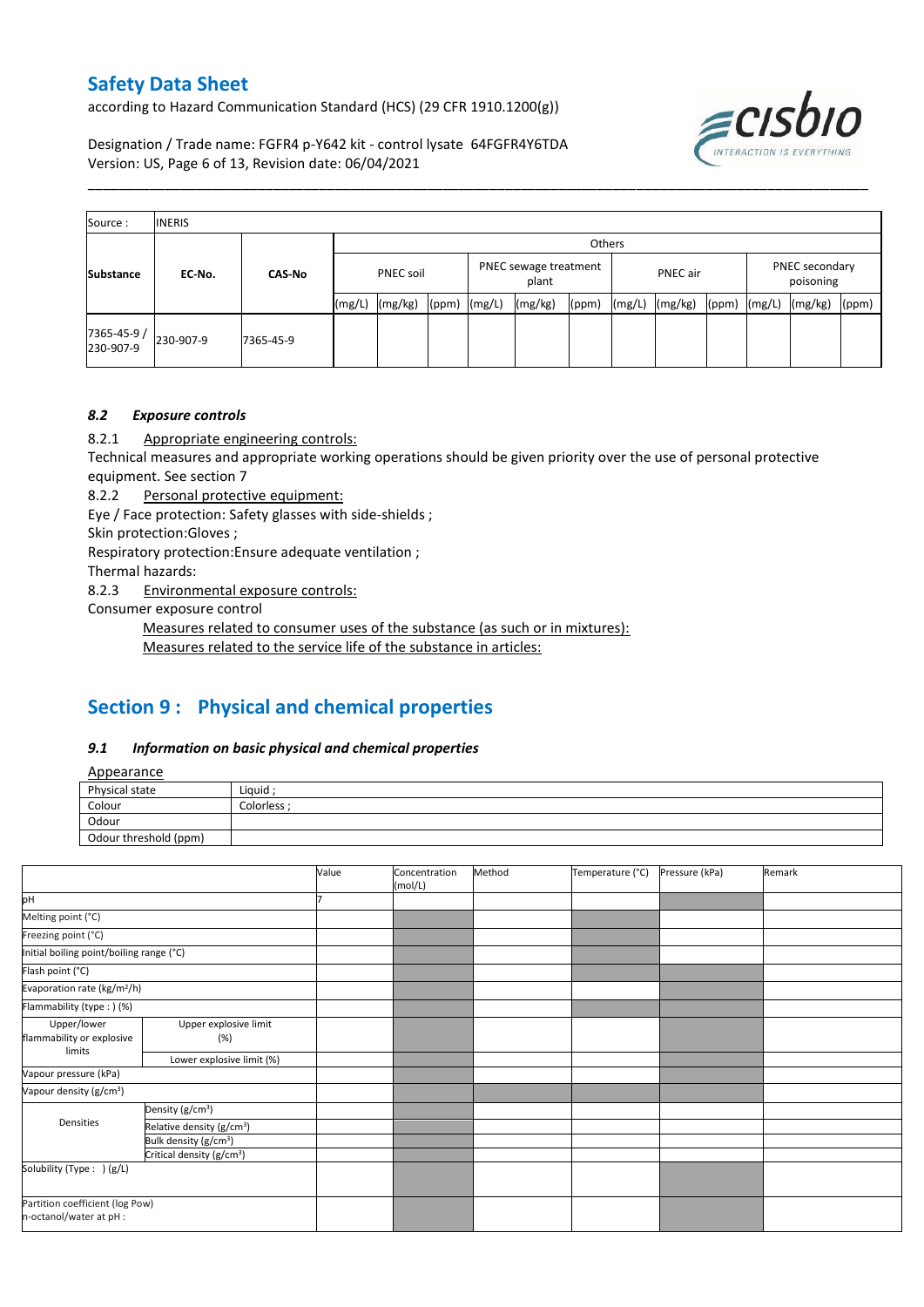according to Hazard Communication Standard (HCS) (29 CFR 1910.1200(g))

Designation / Trade name: FGFR4 p-Y642 kit - control lysate 64FGFR4Y6TDA Version: US, Page 7 of 13, Revision date: 06/04/2021



|                                                             | Auto-ignition temperature (°C)  |  |  |  |  |
|-------------------------------------------------------------|---------------------------------|--|--|--|--|
| Decomposition temperature (°C)<br>Decomposition energy : kJ |                                 |  |  |  |  |
| Viscosity                                                   | Viscosity, dynamic (poiseuille) |  |  |  |  |
| Viscosity, cinematic (cm <sup>3</sup> /s)                   |                                 |  |  |  |  |
|                                                             | <b>Explosive properties</b>     |  |  |  |  |
|                                                             | Oxidising properties            |  |  |  |  |

#### *9.2 Other information:*

No other relevant data available

## **Section 10 : Stability and reactivity**

#### *10.1 Reactivity*

This material is considered to be non-reactive under normal use conditions. ;

#### *10.2 Chemical stability*

- *10.3 Possibility of hazardous reactions*
- *10.4 Conditions to avoid:*
- *10.5 Incompatible materials:*

#### *10.6 Hazardous decomposition products:*

Does not decompose when used for intended uses. ;

### **Section 11 : Toxicological information**

Toxicokinetics, metabolism and distribution

#### *11.1 Information on toxicological effects*

#### Substances

**Acute toxicity**

Animal data: Acute oral toxicity:

| Substance name | LD50<br>(mg/kg) | <b>Species</b> | Method | Symptoms / delayed effects | Remark |
|----------------|-----------------|----------------|--------|----------------------------|--------|
| 9002-93-1      | 1800-1800       | <b>Rat</b>     |        |                            |        |

Acute dermal toxicity:

Acute inhalative toxicity: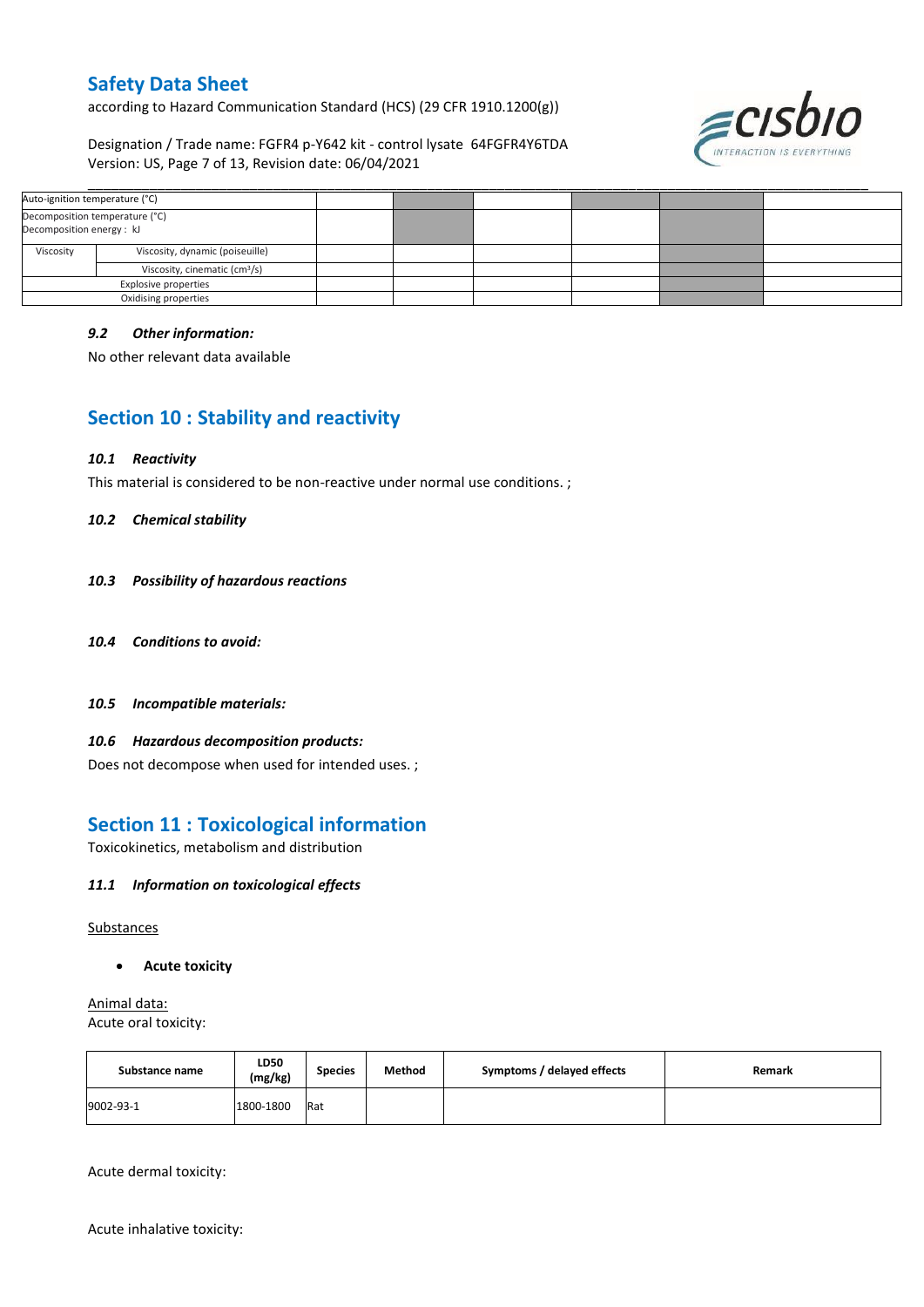according to Hazard Communication Standard (HCS) (29 CFR 1910.1200(g))

Designation / Trade name: FGFR4 p-Y642 kit - control lysate 64FGFR4Y6TDA Version: US, Page 8 of 13, Revision date: 06/04/2021



Practical experience / human evidence: Assessment / Classification: General Remark:

### **•** Skin corrosion/irritation

### Animal data:

| Substance name        | <b>Species</b> | Method | Exposure time | Result/evaluation | Score | Remark |
|-----------------------|----------------|--------|---------------|-------------------|-------|--------|
| 9002-93<br><b>سات</b> |                |        |               |                   |       |        |

\_\_\_\_\_\_\_\_\_\_\_\_\_\_\_\_\_\_\_\_\_\_\_\_\_\_\_\_\_\_\_\_\_\_\_\_\_\_\_\_\_\_\_\_\_\_\_\_\_\_\_\_\_\_\_\_\_\_\_\_\_\_\_\_\_\_\_\_\_\_\_\_\_\_\_\_\_\_\_\_\_\_\_\_\_\_\_\_\_\_\_\_\_\_\_\_\_\_\_\_\_

In-vitro skin test method: In-vitro skin test result:

Assessment / Classification:

#### **Eye damage/irritation**

#### Animal data:

| Substance name        | <b>Species</b> | Method | Exposure time | Result/evaluation                      | Score | Remark |
|-----------------------|----------------|--------|---------------|----------------------------------------|-------|--------|
| 9002-93<br><b>سات</b> | Rabbit         |        |               | irritation<br>$\overline{\phantom{a}}$ |       |        |

In vitro eye test method: In vitro eye test result: Assessment / Classification:

C**MR effects (carcinogenity, mutagenicity and toxicity for reproduction)**

o Germ cell mutagenicity:

Animal data:

Assessment / Classification:

o Carcinogenicity

Practical experience / human evidence: Animal data:

Other information: Assessment / Classification:

o Reproductive toxicity

Practical experience / human evidence: Animal data:

Other information: Assessment / Classification:

Overall assessment on CMR properties: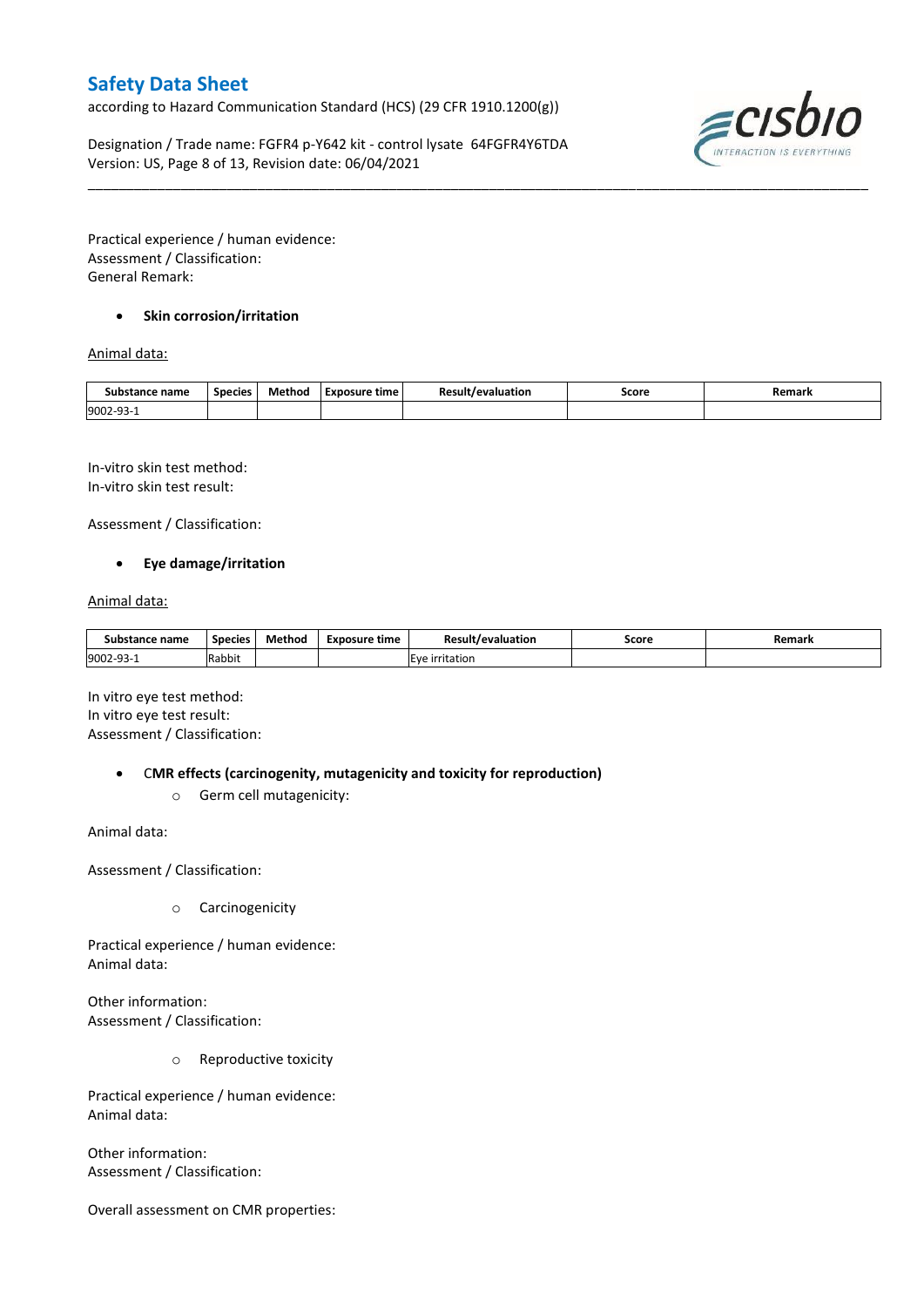according to Hazard Communication Standard (HCS) (29 CFR 1910.1200(g))

Designation / Trade name: FGFR4 p-Y642 kit - control lysate 64FGFR4Y6TDA Version: US, Page 9 of 13, Revision date: 06/04/2021



- **Specific target organ toxicity (single exposure)**
	- o STOT SE 1 and 2

Animal data:

Other information:

 $O$  STOT SE 3

Practical experience / human evidence:

Other information: Assessment / Classification:

**Specific target organ toxicity (repeated exposure)**

Practical experience / human evidence: Animal data:

Assessment / Classification: Other information

**Aspiration hazard**

Practical experience / human evidence: Experimental data: viscosity data: see SECTION 9. Assessment / Classification: Remark:

11.1.1 Mixtures No toxicological information is available for the mixture itself

### **Section 12 : Ecological information**

In case that test data regarding one endpoint/differentiation exist for the mixture itself, the classification is carried out according to the substance criteria (excluding biodegradation and bioaccumulation). If no test data exist, the criteria for mixture classification has to be used (calculation method) in this case the toxicological data of the ingredients are shown.

\_\_\_\_\_\_\_\_\_\_\_\_\_\_\_\_\_\_\_\_\_\_\_\_\_\_\_\_\_\_\_\_\_\_\_\_\_\_\_\_\_\_\_\_\_\_\_\_\_\_\_\_\_\_\_\_\_\_\_\_\_\_\_\_\_\_\_\_\_\_\_\_\_\_\_\_\_\_\_\_\_\_\_\_\_\_\_\_\_\_\_\_\_\_\_\_\_\_\_\_\_

### *12.1 Aquatic toxicity:*

Acute (short-term) fish toxicity

| Source:   | Informations relatives à la réglementation VME (France) : ED 984, 07.2012 |           |                       |                       |                  |                                                  |                              |        |        |                       |  |  |
|-----------|---------------------------------------------------------------------------|-----------|-----------------------|-----------------------|------------------|--------------------------------------------------|------------------------------|--------|--------|-----------------------|--|--|
| Substance | EC No.                                                                    | CAS-No    | <b>LC50</b><br>(mg/L) | <b>EC50</b><br>(mg/L) | Test<br>duration | <b>Species</b>                                   | Result/<br><b>Evaluation</b> | Method | Remark | <b>General Remark</b> |  |  |
| 9002-93-1 |                                                                           | 9002-93-1 | 8.9                   |                       |                  | Pimephales<br>96 promelas<br>(fathead<br>minnow) |                              |        |        |                       |  |  |

Chronic (long-term) fish toxicity

Source : Informations relatives à la réglementation VME (France) : ED 984, 07.2012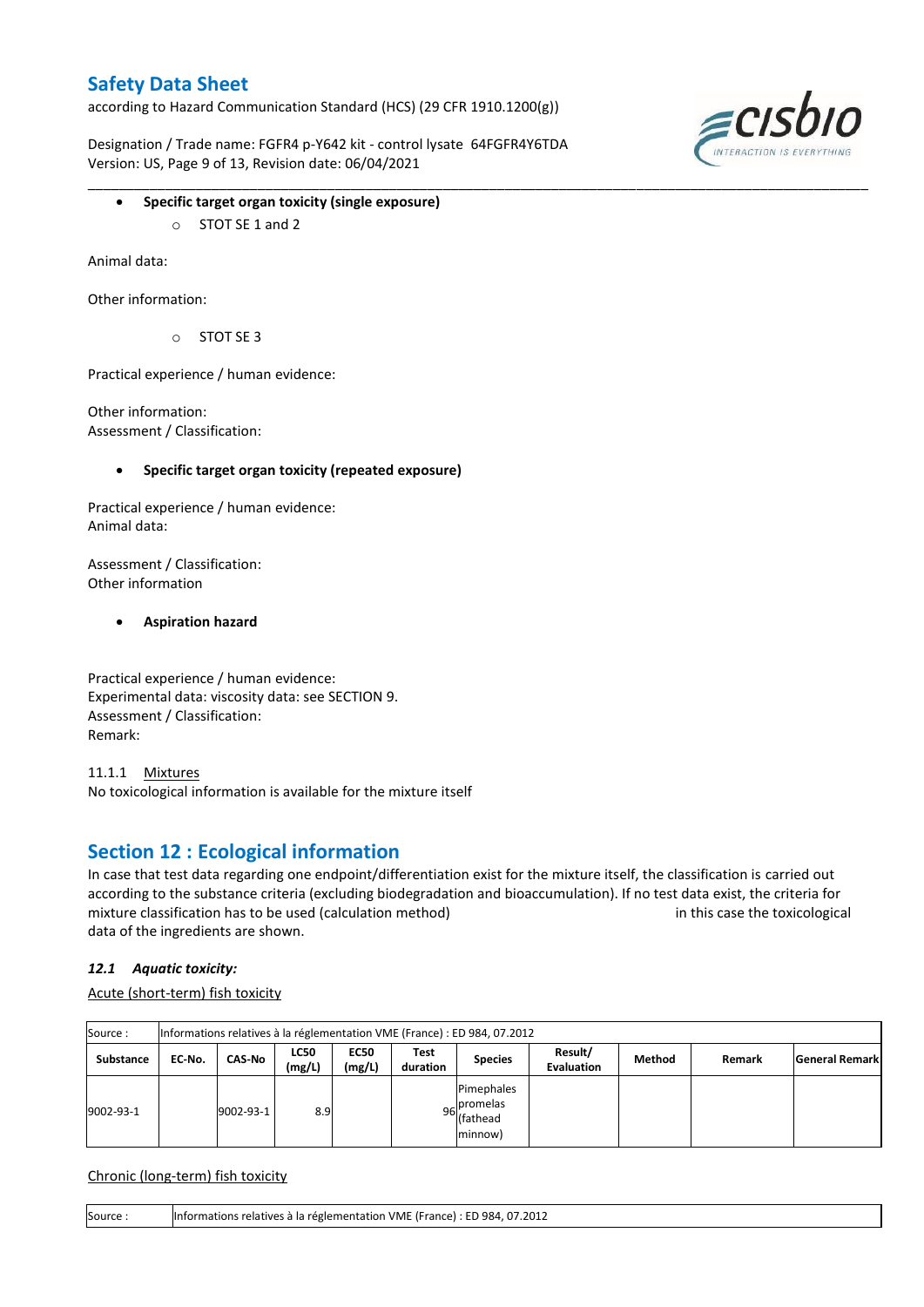according to Hazard Communication Standard (HCS) (29 CFR 1910.1200(g))

Designation / Trade name: FGFR4 p-Y642 kit - control lysate 64FGFR4Y6TDA Version: US, Page 10 of 13, Revision date: 06/04/2021



| าstance<br>sub | EC-No. | <b>CAS-No</b> | NOEC (mg/L) | Test duration | Species | Method | Remark | Remark<br>iener: |
|----------------|--------|---------------|-------------|---------------|---------|--------|--------|------------------|
| 9002-93-1      |        | 92- /         |             |               |         |        |        |                  |

#### Acute (short-term) toxicity to crustacea

| Informations relatives à la réglementation VME (France) : ED 984, 07.2012<br>Source: |                                                                                                                                                        |  |  |  |  |  |  |  |  |  |  |
|--------------------------------------------------------------------------------------|--------------------------------------------------------------------------------------------------------------------------------------------------------|--|--|--|--|--|--|--|--|--|--|
| <b>Substance</b>                                                                     | Result/<br><b>EC50</b><br>CAS-No<br>Method<br>Test duration<br>EC No.<br>l General Remark l<br><b>Species</b><br>Remark<br>(mg/L)<br><b>Evaluation</b> |  |  |  |  |  |  |  |  |  |  |
| 9002-93-1                                                                            | 26<br>9002-93-1<br>48                                                                                                                                  |  |  |  |  |  |  |  |  |  |  |

#### Chronic (long-term) toxicity to crustacea

| Source:   | Informations relatives à la réglementation VME (France) : ED 984, 07.2012 |                                                                                                             |  |  |  |  |  |  |  |  |  |
|-----------|---------------------------------------------------------------------------|-------------------------------------------------------------------------------------------------------------|--|--|--|--|--|--|--|--|--|
| Substance | EC No.                                                                    | NOEC (mg/L)   Test duration<br>Method<br><b>CAS-No</b><br><b>General Remark</b><br><b>Species</b><br>Remark |  |  |  |  |  |  |  |  |  |
| 9002-93-1 | 9002-93-1                                                                 |                                                                                                             |  |  |  |  |  |  |  |  |  |

#### Acute (short-term) toxicity to algae and cyanobacteria

| Informations relatives à la réglementation VME (France) : ED 984, 07.2012<br>Source: |        |                                                                                                                                 |  |  |  |  |  |  |  |  |  |
|--------------------------------------------------------------------------------------|--------|---------------------------------------------------------------------------------------------------------------------------------|--|--|--|--|--|--|--|--|--|
| <b>Substance</b>                                                                     | EC No. | Result/<br>EC50 (mg/L) Test duration<br>Method<br>CAS-No<br>l General Remark l<br>Remark<br><b>Species</b><br><b>Evaluation</b> |  |  |  |  |  |  |  |  |  |
| 9002-93-1                                                                            |        | 9002-93-1                                                                                                                       |  |  |  |  |  |  |  |  |  |

#### Toxicity to microorganisms and other aquatic plants / organisms

| Source    | Informations relatives à la réglementation VME (France) : ED 984, 07.2012 |                                                                                        |  |  |  |  |  |  |  |  |  |
|-----------|---------------------------------------------------------------------------|----------------------------------------------------------------------------------------|--|--|--|--|--|--|--|--|--|
| Substance | EC-No.                                                                    | $EC50$ (mg/L)<br>CAS-No<br>Method<br><b>General Remark</b><br><b>Species</b><br>Remark |  |  |  |  |  |  |  |  |  |
| 9002-93-1 |                                                                           | 19002-93-1                                                                             |  |  |  |  |  |  |  |  |  |

Assessment / Classification:

#### *12.2 Persistence and degradability*

Biodegradation:

| Source:   | Informations relatives à la réglementation VME (France) : ED 984, 07.2012                                                |           |  |                 |       |  |                                                                                      |  |  |  |  |
|-----------|--------------------------------------------------------------------------------------------------------------------------|-----------|--|-----------------|-------|--|--------------------------------------------------------------------------------------|--|--|--|--|
| Substance | <b>Biodegradation</b><br>Degradation<br>Method<br><b>Inoculum</b><br>Remark<br>CAS-No<br>EC No.<br>rate (%)<br>parameter |           |  |                 |       |  |                                                                                      |  |  |  |  |
| 9002-93-1 |                                                                                                                          | 9002-93-1 |  | BOD (% of COD). | 36-36 |  | In accordance with the required<br>stability the product is poorly<br>biodegradable. |  |  |  |  |

### Abiotic Degradation:

| Source:   |        |               |                                            |                                          |      |    |        |        |
|-----------|--------|---------------|--------------------------------------------|------------------------------------------|------|----|--------|--------|
| Substance | EC-No. | <b>CAS-No</b> | <b>Abiotic</b><br>degradation test<br>type | <b>Half-life time Temperature</b><br>(j) | (°C) | рH | Method | Remark |
| 9002-93-1 |        | 9002-93-1     |                                            |                                          |      |    |        |        |

Assessment / Classification:

#### *12.3 Bioaccumulative potential*

Bioconcentration factor (BCF):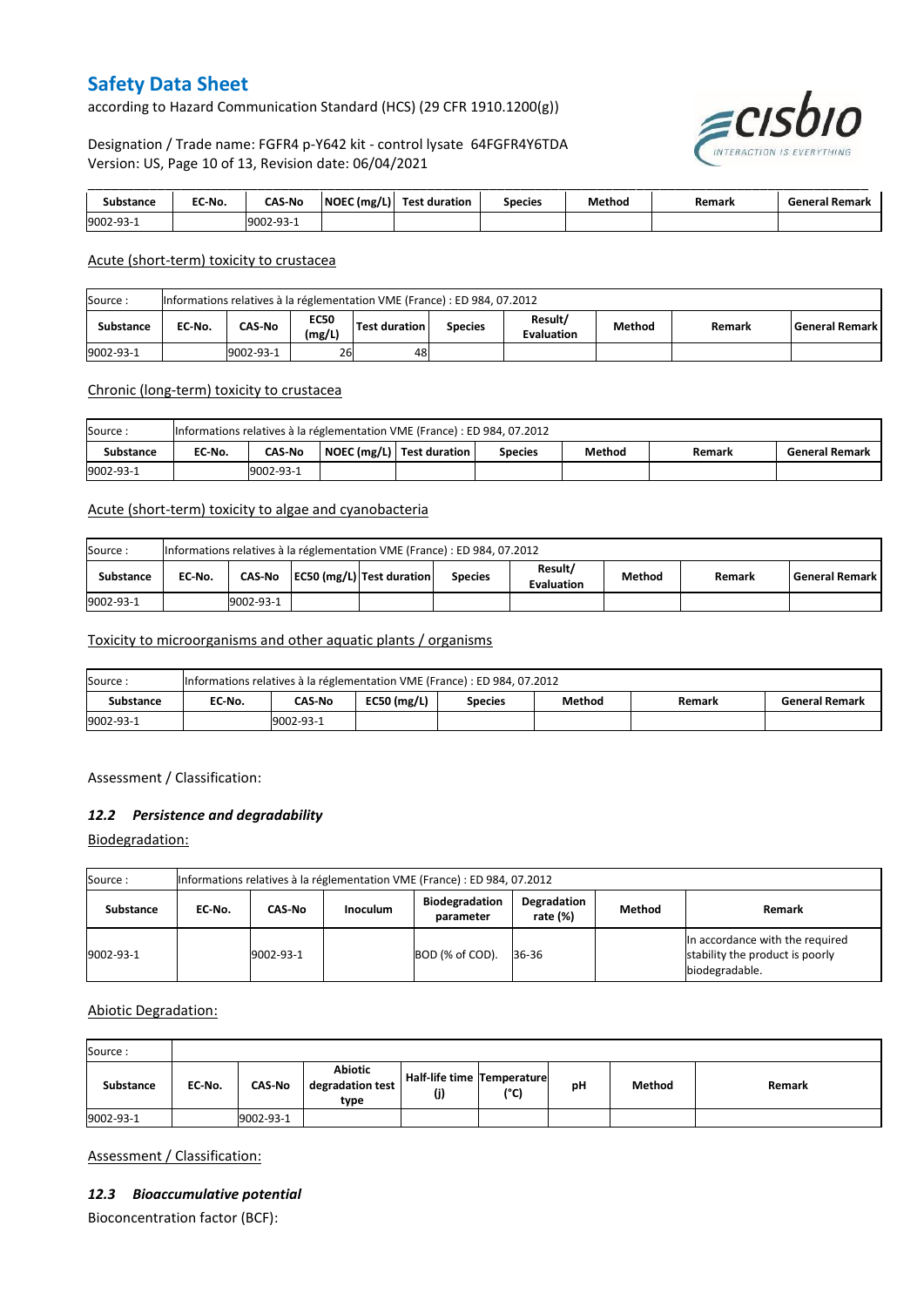according to Hazard Communication Standard (HCS) (29 CFR 1910.1200(g))



Designation / Trade name: FGFR4 p-Y642 kit - control lysate 64FGFR4Y6TDA Version: US, Page 11 of 13, Revision date: 06/04/2021

| Source:   |        |               |                |        |        |        |
|-----------|--------|---------------|----------------|--------|--------|--------|
| Substance | EC-No. | <b>CAS-No</b> | <b>Species</b> | Result | Method | Remark |
| 9002-93-1 |        | 9002-93-1     |                |        |        |        |

\_\_\_\_\_\_\_\_\_\_\_\_\_\_\_\_\_\_\_\_\_\_\_\_\_\_\_\_\_\_\_\_\_\_\_\_\_\_\_\_\_\_\_\_\_\_\_\_\_\_\_\_\_\_\_\_\_\_\_\_\_\_\_\_\_\_\_\_\_\_\_\_\_\_\_\_\_\_\_\_\_\_\_\_\_\_\_\_\_\_\_\_\_\_\_\_\_\_\_\_\_

#### *12.4 Mobility in soil*

| Source:   |       |                   |                            |                          |                                        |         |                                         |                                                   |                                          |        |        |
|-----------|-------|-------------------|----------------------------|--------------------------|----------------------------------------|---------|-----------------------------------------|---------------------------------------------------|------------------------------------------|--------|--------|
| Substance | EC n° |                   | <b>CAS n° Distribution</b> | <b>Transport</b><br>type | Henry's law<br>constant<br>(Pa.m3/mol) | Log KOC | <b>Half-life</b><br>time in<br>soil (j) | <b>Half-life</b><br>time in<br>fresh<br>water (j) | Half-life<br>time in<br>sea water<br>(j) | Method | Remark |
| 9002-93-1 |       | 9002-<br>$93 - 1$ |                            |                          |                                        |         |                                         |                                                   |                                          |        |        |

#### *12.5 Results of PBT and vPvB assessment*

#### *12.6 Other adverse effects:*

Additional ecotoxicological information:

### **Section 13 : Disposal considerations**

#### *13.1 Waste treatment methods*

Waste treatment options: Dispose of waste according to applicable legislation. ;

Other disposal recommendations: Additional information:

## **Section 14 : Transport information**

#### ADR/RID/AND/IMDG/IATA

| UN No.                     |  |
|----------------------------|--|
| UN Proper shipping name    |  |
| Transport hazard class(es) |  |
| Hazard label(s)            |  |
|                            |  |
| Packing group              |  |

### *Transport in bulk according to Annex II of MARPOL 73/78 and the IBC Code*

| Land transport (ADR/RID)                               |                                                  |
|--------------------------------------------------------|--------------------------------------------------|
| Classification code ADR:                               | Special Provisions for ADR/RID:                  |
| Limited quantities for ADR/RID:                        | Excepted Quantities for ADR/RID:                 |
| Packing Instructions for ADR/RID:                      |                                                  |
| Special packing provisions for ADR/RID:                |                                                  |
| Mixed packing provisions:                              | Portable tanks and bulk containers Instructions: |
| Portable tanks and bulk containers Special Provisions: |                                                  |
| <b>ADR Tank Code:</b>                                  | ADR Tank special provisions:                     |
| Vehicle for tank carriage:                             | Special provisions for carriage Packages:        |
|                                                        |                                                  |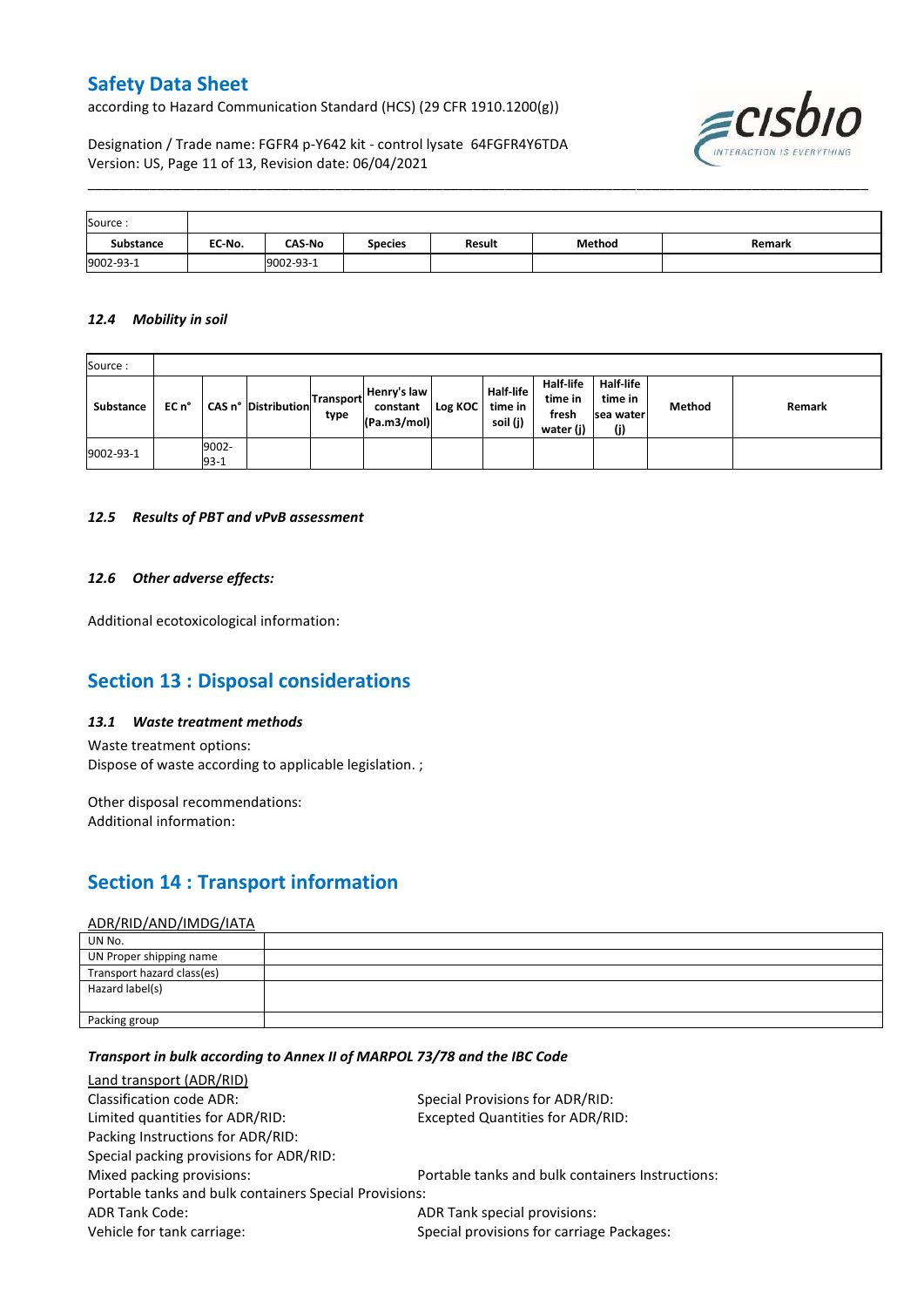Special provisions for carriage Bulk:

according to Hazard Communication Standard (HCS) (29 CFR 1910.1200(g))

Designation / Trade name: FGFR4 p-Y642 kit - control lysate 64FGFR4Y6TDA Version: US, Page 12 of 13, Revision date: 06/04/2021



| Special provisions for carriage for loading, unloading and handling:   |                                               |  |  |  |  |
|------------------------------------------------------------------------|-----------------------------------------------|--|--|--|--|
| Special Provisions for carriage Operation:                             |                                               |  |  |  |  |
| Hazard identification No:                                              | Transport category (Tunnel restriction code): |  |  |  |  |
|                                                                        |                                               |  |  |  |  |
| Sea transport (IMDG)                                                   |                                               |  |  |  |  |
| Marine Pollutant:                                                      | Subsidiary risk(s) for IMDG:                  |  |  |  |  |
| Packing provisions for IMDG:                                           | Limited quantities for IMDG:                  |  |  |  |  |
| Packing instructions for IMDG:                                         | <b>IBC</b> Instructions:                      |  |  |  |  |
| <b>IBC Provisions:</b>                                                 | <b>IMO</b> tank instructions:                 |  |  |  |  |
| UN tank instructions:                                                  | Tanks and bulk Provisions:                    |  |  |  |  |
| EmS:                                                                   | Stowage and segregation for IMDG:             |  |  |  |  |
| Properties and observations:                                           |                                               |  |  |  |  |
|                                                                        |                                               |  |  |  |  |
| Inland waterway transport (ADN)                                        |                                               |  |  |  |  |
| <b>Classification Code ADN:</b>                                        | <b>Special Provisions ADN:</b>                |  |  |  |  |
| Limited quantities ADN:                                                | <b>Excepted quantities ADN:</b>               |  |  |  |  |
| Carriage permitted:                                                    | Equipment required:                           |  |  |  |  |
| Provisions concerning loading and unloading:                           |                                               |  |  |  |  |
| Provisions concerning carriage:                                        | Number of blue cones/lights:                  |  |  |  |  |
| Remark:                                                                |                                               |  |  |  |  |
|                                                                        |                                               |  |  |  |  |
| Air transport (ICAO-TI / IATA-DGR)                                     |                                               |  |  |  |  |
| Subsidiary risk for IATA:                                              | Excepted quantity for IATA:                   |  |  |  |  |
| Passenger and Cargo Aircraft Limited Quantities Packing Instructions:  |                                               |  |  |  |  |
| Passenger and Cargo Aircraft Limited Quantities Maximal Net Quantity : |                                               |  |  |  |  |
| Passenger and Cargo Aircraft Packaging Instructions :                  |                                               |  |  |  |  |
| Passenger and Cargo Aircraft Maximal Net Quantity :                    |                                               |  |  |  |  |
| Cargo Aircraft only Packaging Instructions :                           |                                               |  |  |  |  |
| Cargo Aircraft only Maximal Net Quantity :                             |                                               |  |  |  |  |
| ERG code:                                                              | <b>Special Provisions for IATA:</b>           |  |  |  |  |
|                                                                        |                                               |  |  |  |  |

\_\_\_\_\_\_\_\_\_\_\_\_\_\_\_\_\_\_\_\_\_\_\_\_\_\_\_\_\_\_\_\_\_\_\_\_\_\_\_\_\_\_\_\_\_\_\_\_\_\_\_\_\_\_\_\_\_\_\_\_\_\_\_\_\_\_\_\_\_\_\_\_\_\_\_\_\_\_\_\_\_\_\_\_\_\_\_\_\_\_\_\_\_\_\_\_\_\_\_\_\_

## **Section 15 : Regulatory information**

#### *15.1 Safety, health and environmental regulations/legislation specific for the substance or mixture*

#### *15.2 Chemical Safety Assessment:*

For the following substances of this mixture a chemical safety assessment has been carried out :

## **Section 16 : Other information**

#### *16.1 Indication of changes*

Date of the previous version:22/03/2021 Modifications:

- *16.2 Abbreviations and acronyms:*
- *16.3 Key literature references and sources for data*
- *16.4 Classification for mixtures and used evaluation method according to Hazard Communication Standard (HCS) (29 CFR 1910.1200(g):*

See SECTION 2.1 (classification).